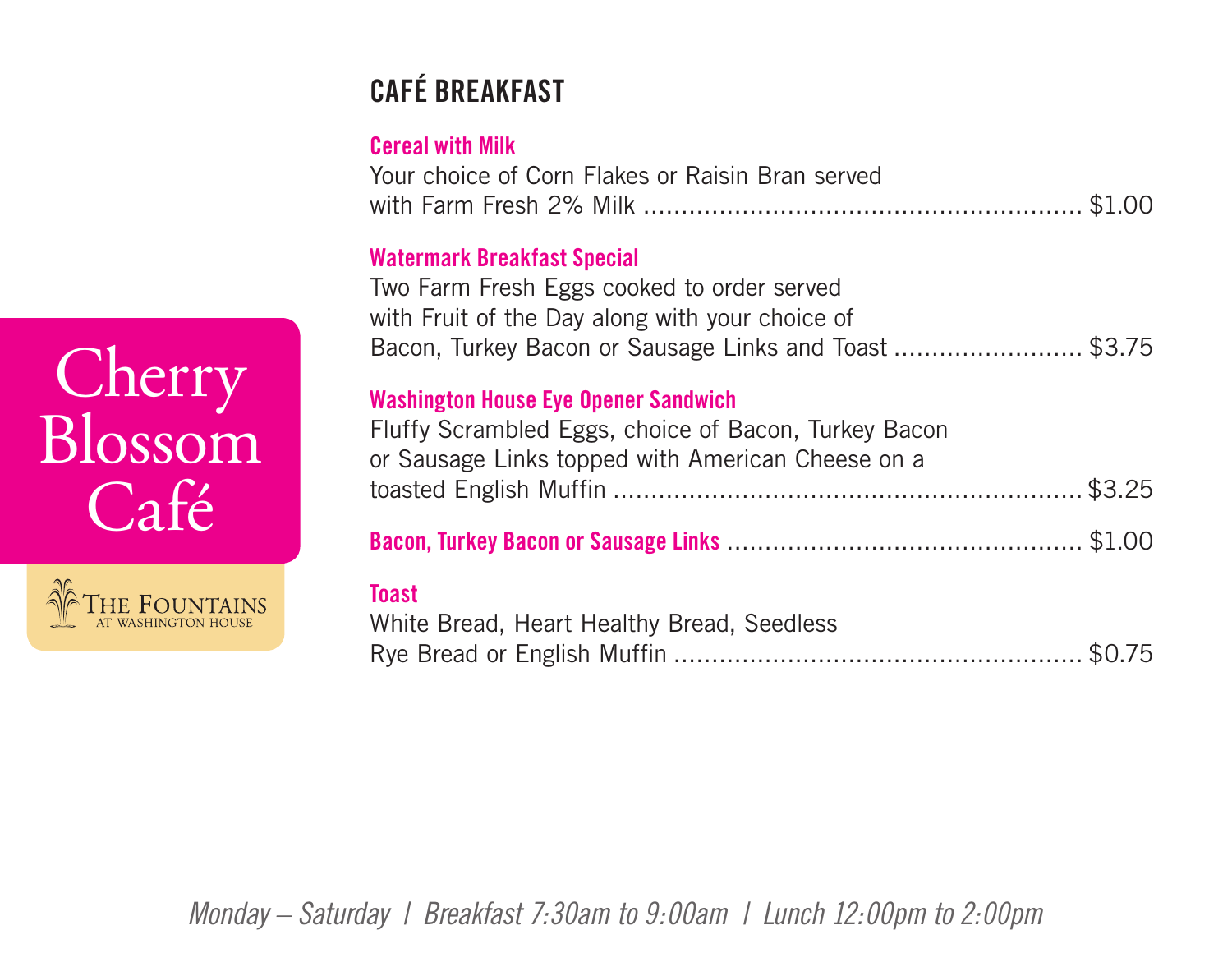## **CAFÉ LUNCH**

|--|--|

#### **Café Deli Sandwiches**

Freshly made sandwich with your choice of Roasted Fresh Turkey Breast, Shaved Pit Ham, Chicken Salad or Tuna Salad piled high on your choice of Bakery Fresh Bread served with Fresh Fruit and Dill Pickle Spear....................................................................... \$5.95

#### **Chef Salad Plate**

Fresh Salad Greens topped with julienne of Ham, Turkey, American and Swiss Cheese, served with your choice of Dressing and Crackers............................................................... \$5.95

#### **Washington House Burger**

Home style Beef or Turkey Burger grilled and served with sliced Tomato, Leaf Lettuce, shaved Onion on a Wheat Bun with crisp French Fries and Dill Pickle Spear....................................................................... \$5.95

#### **Crispy Fried Chicken Wings**

Six plump Chicken Wings deep fried to a golden brown served with crisp French Fries, Fresh Fruit Garnish and Blue Cheese Dressing........... \$5.95

#### **All American All Beef Hot Dog**

All Beef Hot Dog grilled and served with chopped Onion, Pickle Relish on a Bakery Fresh Bun with crisp French Fries and Fresh Fruit Garnish ............................................................. \$4.95

*Monday – Saturday | Breakfast 7:30am to 9:00am | Lunch 12:00pm to 2:00pm*

## Cherry Blossom  $\Gamma$ afé